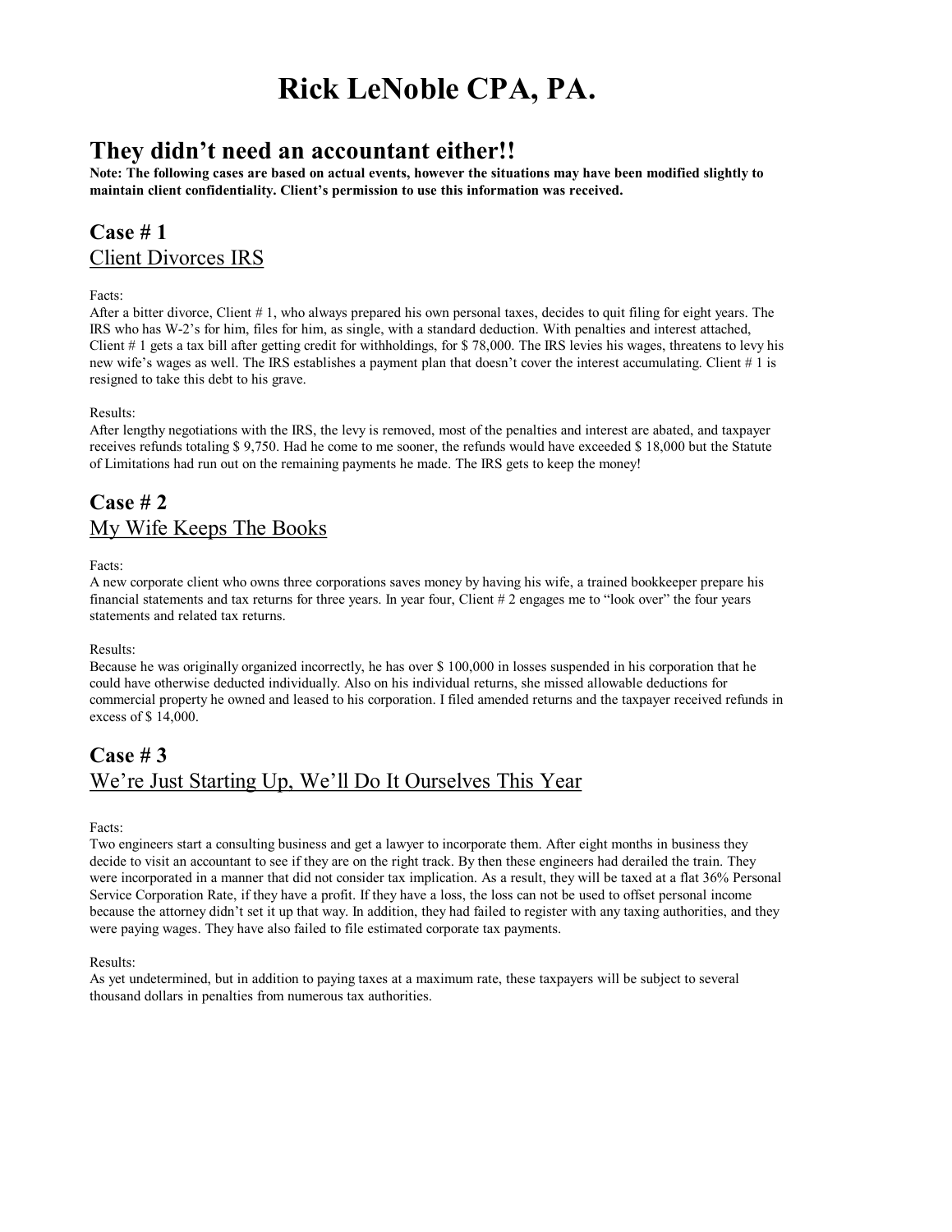### **Case # 4** I Took Accounting Courses In College, I Just Need My Taxes Done

#### Facts:

A contractor who knew more than the average person about accounting used a well-known software package to keep his books. He brought me a yearend financial statement but admitted that because his business took up so much of his time, there might be a few errors or omissions in the statement.

#### Results:

After re-compiling his books, we found that he had understated his income by \$ 21,000, understated his expenses by \$ 34,000, and overpaid the IRS by \$ 3,000 in error. His refunds totaled \$ 7,800, after I made the corrections and properly filed the returns.

### **Case # 5** But My Stockbroker Said ……

#### Facts:

Two brothers and a sister contacted me after being told that a certain IRA distribution each of them had received was subject to a 10% premature withdrawal penalty. Each taxpayer had received \$ 100,000.

#### Results:

After reviewing the circumstances surrounding the distribution, I determined that the taxpayers fell under the exception, and would not be subject to the 10% penalty. This resulted in a \$ 30,000 savings to the family. They don't use that stockbroker anymore.

### **Case # 6** Our Attorney Incorporated Us, We Thought We Were Set Until Year End

#### Facts:

Taxpayers were incorporated in mid 1998. They were under the impression that everything required for them to operate had been cared for. They had no way of knowing that many attorneys care for the legal aspects of establishing a corporation and leave the financial aspects of establishing the business to the client's CPA. The client's were also under the impression that they were to be taxed as an S Corporation.

#### Results:

The number of shares authorized was not consistent with their immediate plans to add additional shareholders. They were required to amend the Articles of Incorporation, at an additional cost to themselves. They could not open a bank account in the corporate name because they didn't have a federal identification number. They had not properly registered to do business within the state, and were in violation of state law. The election to be taxed as an S Corporation had not been filed, and the time had passed for the election to be effective for their first year of operation. Consequently, when the corporation incurred a loss of over \$ 10,000 in their start up year it was not passed through to the shareholders personally as they had planned for. The shareholders incurred an additional tax of approximately, plus underpayment penalties. Had these clients come to me either prior to incorporating or immediately thereafter, we could have saved them these additional taxes and penalties. As it ended up I cared for everything else in a single one-hour meeting.

### **Case # 7** We Have A Software Package To Keep The Books and Don't Need An Accountant Until Year-End To Prepare Our Returns

#### Facts:

Taxpayer had an S Corporation and purchased a popular software program, which could record their transactions and generate financial statements. The taxpayers thought they could save money by doing the books themselves.

#### Results:

The software program used a generic chart of accounts, which the taxpayers used. They added accounts they felt were appropriate. However the accounting system was set up incorrectly. They were not recognizing income or expenses at the appropriate time. They had treated the acquisition of depreciable assets improperly, and their payroll taxes had been improperly recorded and filed incorrectly with the government. Their financial statements reflected a loss, when they actually had a profit. They incurred a substantial Underpayment of Estimated Tax Penalty, an amount greater than any fees I would have charged to set up their software package correctly and periodically review their data.